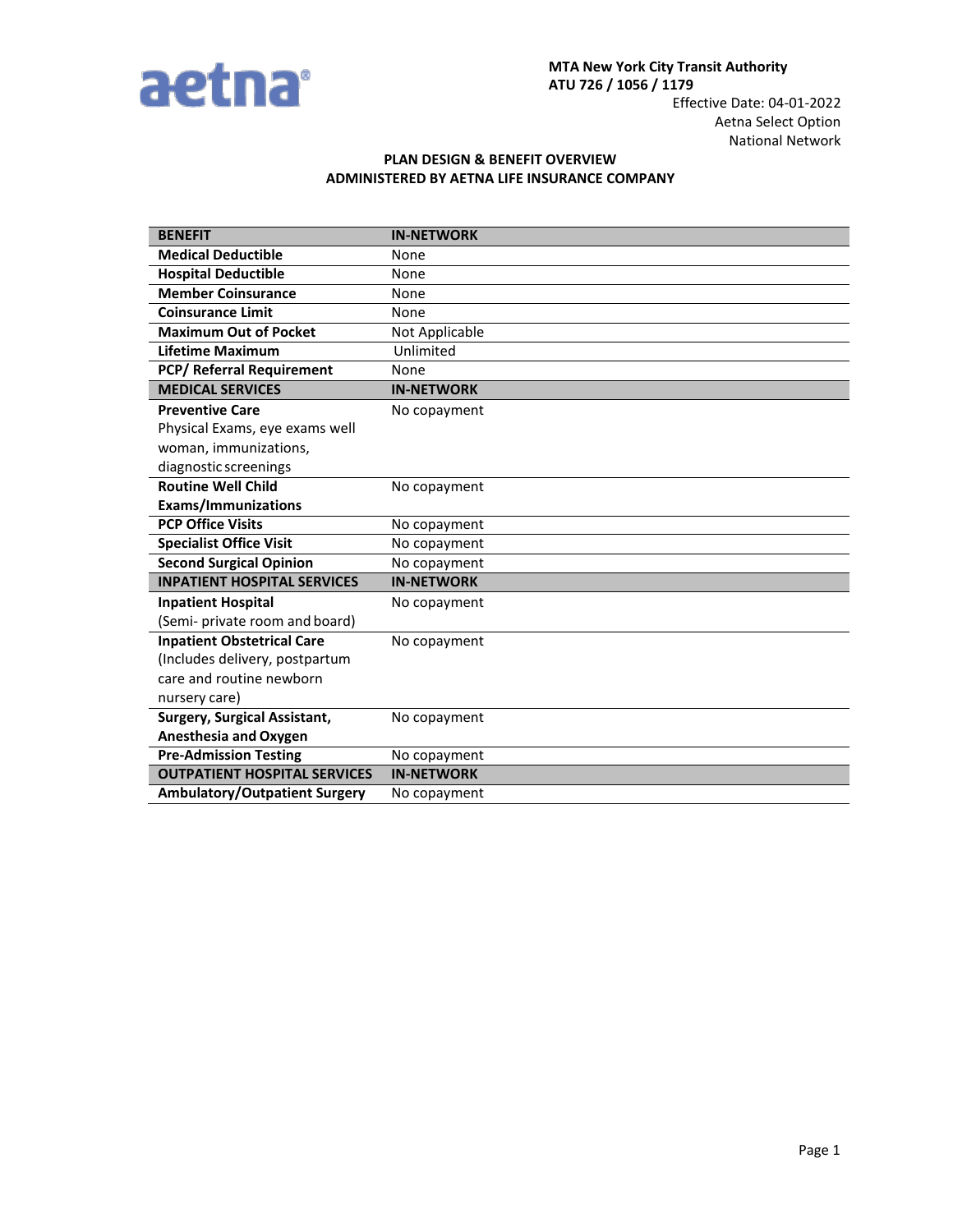

## **PLAN DESIGN & BENEFIT OVERVIEW ADMINISTERED BY AETNA LIFE INSURANCE COMPANY**

| <b>EMERGENCY MEDICAL CARE</b>                                          | <b>IN-NETWORK</b>          |
|------------------------------------------------------------------------|----------------------------|
| <b>Urgent Care Services</b>                                            | No copayment               |
| <b>Emergency Room</b>                                                  | \$100 copayment            |
| <b>Emergency Use of Land</b>                                           | No copayment               |
| <b>Ambulance</b>                                                       |                            |
| <b>Emergency Use of Air Ambulance</b>                                  | No copayment               |
| <b>MENTAL HEALTH AND</b>                                               | <b>IN-NETWORK</b>          |
| <b>ALCOHOL/SUBSTANCE ABUSE</b>                                         |                            |
| <b>SERVICES</b>                                                        |                            |
| <b>Inpatient Coverage</b>                                              | No copayment               |
| (Semi-private room and board)                                          |                            |
|                                                                        |                            |
| <b>Outpatient</b>                                                      | No copayment               |
|                                                                        |                            |
| <b>DURABLE MEDICAL EQUIPMENT</b>                                       | <b>IN-NETWORK</b>          |
| (DME)<br>Deductible/Copayment                                          |                            |
|                                                                        |                            |
|                                                                        | No copayment. Subject to   |
| (e.g. hospital beds, oxygen,                                           | allowed amount AFTER \$100 |
| oxygen equipment, wheelchairs,                                         | deductible* per person per |
| PAP devices and supplies, diabetic                                     | calendar year              |
| pumps and supplies, catheters,                                         |                            |
| artificial arms, legs, eyes, ears)                                     |                            |
| <b>HOME HEALTHCARE</b>                                                 | <b>IN-NETWORK</b>          |
| <b>Home Healthcare Visits</b>                                          | No copayment               |
| 200 visits per calendar year                                           |                            |
| One visit equals up to 4 hours of care<br><b>Home Infusion Therapy</b> |                            |

**\*DME \$100 deductible not applicable to Positive Airway Pressure (PAP) devices, PAP supplies, insulin pump and insulin pump supplies**